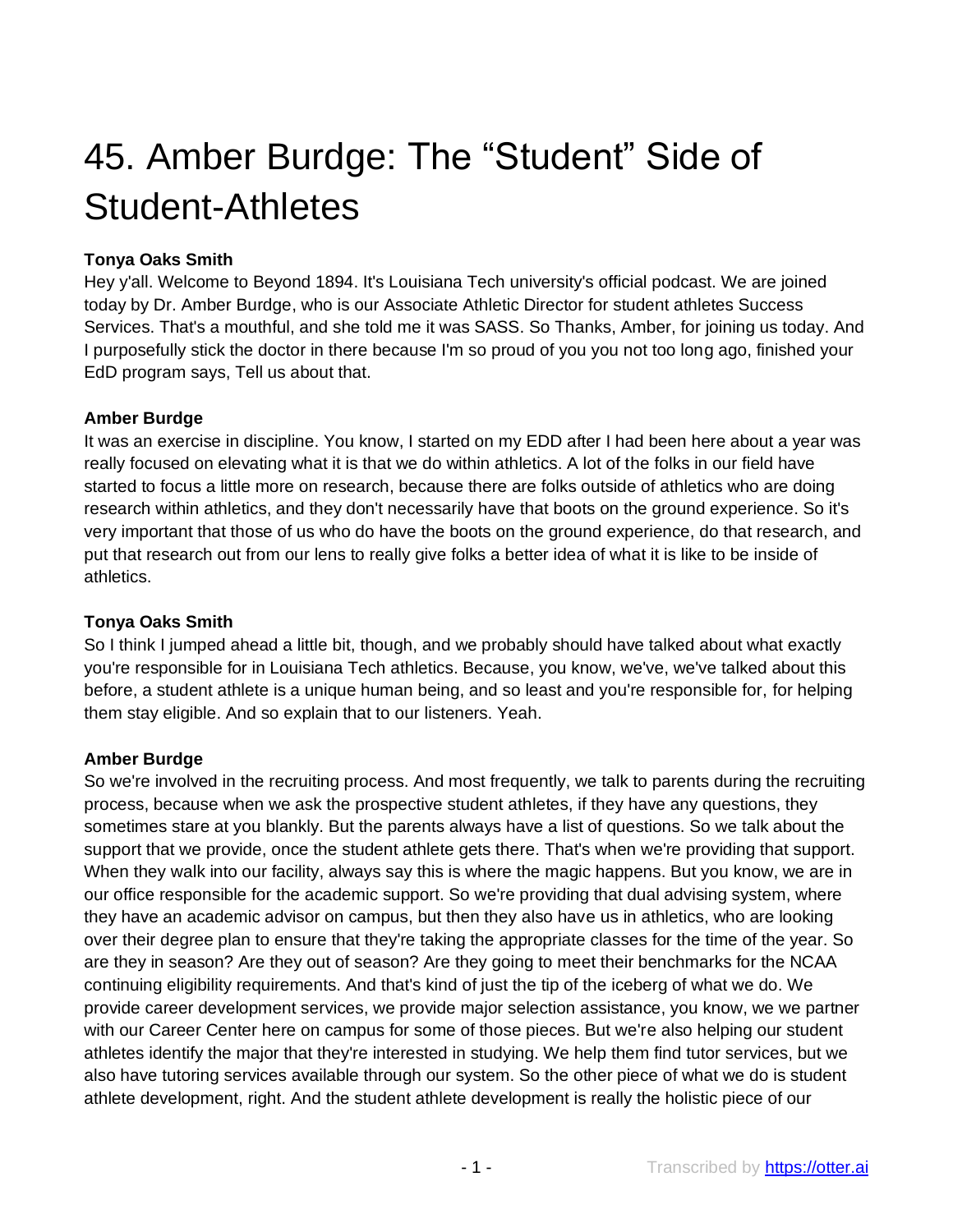program that can be programming from how to change a flat tire, how to be mindful of safety when you're out in the world, all the way to developing a resume an elevator pitch, mock interviews. Most recently, the NFL education piece has fallen on me and that has been very invigorating. I have thoroughly enjoyed jumping into that world with both feet. Because when you look at it realistically, that translates into the world of work. Adidas has stepped out and said that they are going to partner with all of the Adidas schools and give those student athletes an opportunity to be a brand ambassador. One of the pieces that I'm very grateful for Adidas for doing is requiring a resume in order to be one of their brand ambassadors. That's excellent for me. That helps us in To emphasize the importance of a student athlete having a resume, before they ever even get to a point where they're being invited to career fairs on our campus. So even the rest of the NIHL education, which is name, image and likeness, which, as of July 21, our student athletes can monetize their name, image and likeness. They're developing an elevator pitch, they're going through those mock interviews, everything that we're doing for professional development, career development plays into that in i l education that our student athletes are actually excited about now, when in the past, we're trying to find ways to get them excited about the career development programming that we put on. So in a nutshell, we are everything to some student athletes and to other student athletes, we are someone to look over their schedule and make sure that it's not going to conflict with the time of season that they're in.

#### **Tonya Oaks Smith**

So that's an you and I have talked in the past. Because I came to Louisiana Tech, a division one school from a division two school, which the the approach to student athletes is very different in those two divisions. And one of the one of the steadfast things, is the fact that our student athletes have an immense amount of responsibility in a lot of ways. They not only have they have to stay in school, they can't, they can't skips class, they have to make grades, they have to make practice. So tell us about the life of a student athlete and perceptions are not always accurate sometimes. So let's talk about that.

## **Amber Burdge**

salutely. And I think that's, that's a very accurate statement to say that, you know, perception is not necessarily reality, all the time. Because when you're at the division one level, a lot of the student athletes who come in, folks think about men's basketball, football, and they think about professional athletics. Not to say that the student athletes are not also thinking about a future in professional athletics. But you see, during March Madness, the NCAA commercials that say that, you know, there's so many student athletes, and only a fraction of them are going to go on and play professional athletics. You know, on one hand, we want to recruit those student athletes who have professional aspirations, that means they're hungry for the game, they are a student of the game. So we do want to bring student athletes to this campus who are at the highest level of competition in their sport. So that's one level of what it means to be a division one student athlete. But the other side to that is, there's an awful lot of scrutiny that comes along with it. You know, when we have a student athlete that comes into our office, I always talk with staff about eliminating the plan B talk. Imagine what it's like, if you were to tell someone that you wanted to become a business owner. And the first thing that they say to you is, Well, you better graduate college because what if you don't become that business owner or you're an unsuccessful business owner, you need something to fall back on. The first thing that comes to their mind is this person who I'm speaking with, does not believe in me, and doesn't believe in my dream. So we talk to our student athletes about capitalizing on their dream. So what is how can they utilize their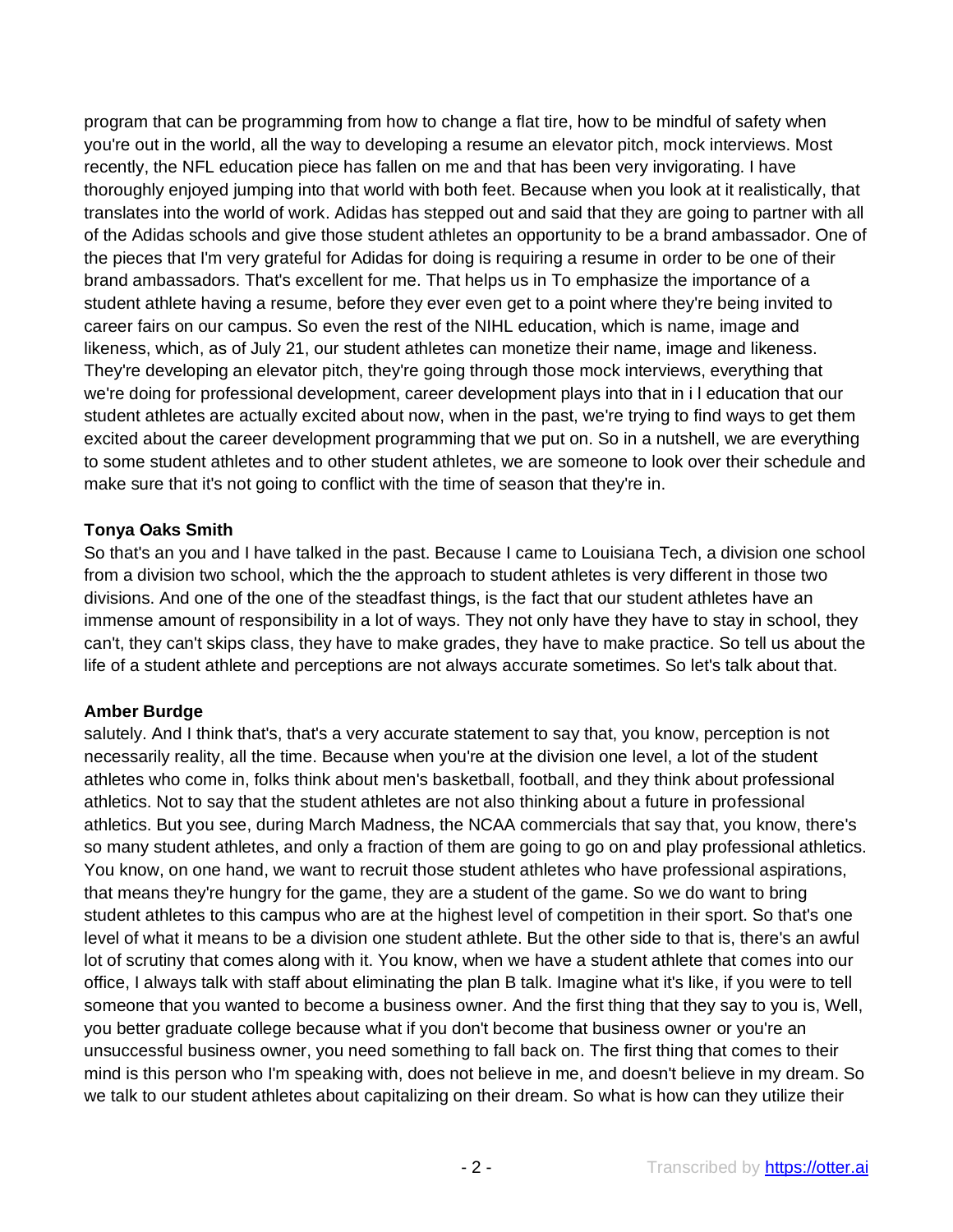experience here at Louisiana Tech, to monetize even greater their professional athletic experience? That way, if they don't make it to the professional level, then look at all of these skills that they've picked up while they've been here. We've taught them the mock interview skills, so they can go out and interview for a position. We've taught them the elevator pitch, maybe they do want to be an If they want to have a clothing line, they want to start their own business, you know, whatever it is that they might want to do. Now they have the basics to go and and do that, right. But Louisiana Tech is also incredibly unique in our structure in that we are the quarter calendar semester, our institution. And when, when you think about division one athletics, all of the most of the other division one schools are semester school. So they're doing the exact same thing that we're doing in 10 weeks, in 16 weeks. And when you think about the the athletes week, during season, they have their 20 hour week, is it really 20 hours if you're a student of the game? No, you're in the gym, you're putting up extra shots, you're asking your coach, if you can watch film with them. So they can help you break down the things that you need to change through practice. The exact same way that you need to practice math to be successful. When we're doing this in 10 weeks, it's tough. Our student athletes are physically in the classroom for a greater number of hours per week. And then they are spending the exact same amount of practice time. But oh, by the way out on that homework. And don't forget, I already discussed that these student athletes are in asking their coach for extra reps if they want to get better. So Louisiana Tech makes it a little more challenging to be a successful division one student athlete, because we say, hey, there's a spotlight on you, you have to go to class, you have to meet the NCAA continuing eligibility benchmarks. But now we're going to ask you to take this class, that your counterparts, your peers, are taking in 16 weeks, in 10 weeks time.

### **Tonya Oaks Smith**

And we're selective admissions. Yeah, so So what that implies is, is that our students are going to have a more robust experience anyway, in the classroom. So it does, that figures into it as well, I'm sure, they're really

## **Amber Burdge**

the students that are on this campus. The students that are on this campus are bright, so are our student athletes. And when you look at the fact that we are selective admissions, that means there's competition in the classroom. And our student athletes thrive in a competitive world, let's just be realistic. They love competition, or they wouldn't be a division one student athlete. But too often through social promotion, or through No Child Left Behind. They've been taught to the test. And they're not prepared to do the work at the level that is expected of them when they walk on this campus. Be that a student, or be that a student athlete, because that's not just a student athlete experience. Maura often than not, what we find, though, is I have a couple of different categories of student athletes. I have the student athlete who has always excelled in the classroom, they've never been challenged, and they come to college. And they find that first class that challenges them, and they realize I didn't know how to study. So we have to backtrack and learn how to read a chapter of a book, How to really conceptualize the information that they're getting in a classroom. Then you also have those student athletes who have been socially promoted, and they've been told you better be really good at your sport, because you're not very intelligent, you're not going to make it in school. Let me tell you, sports is not an easy thing to understand. If you can understand your playbook in any one of our sports, you can do the work on a college campus. You just may not have the confidence built in you that you need to be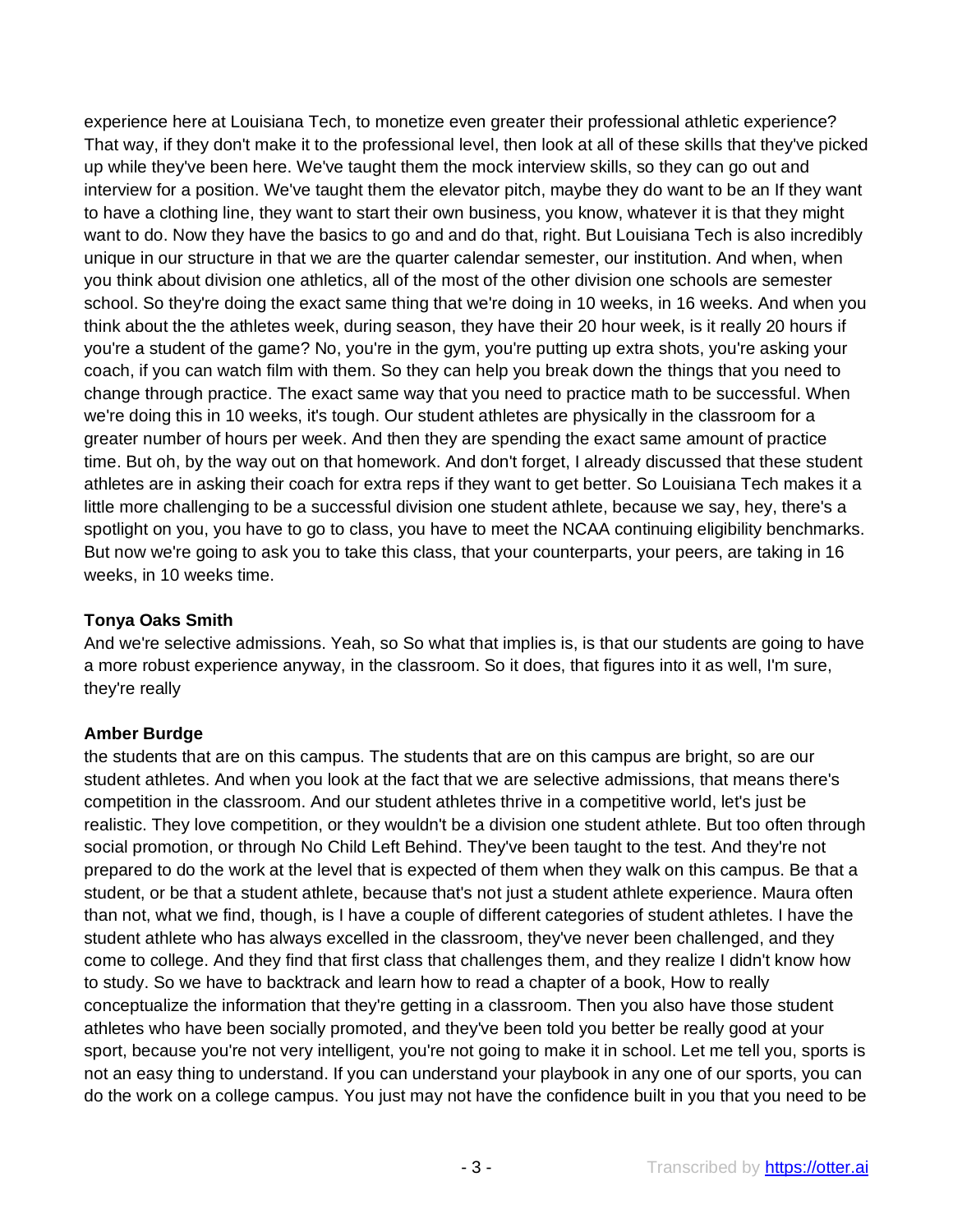successful in the classroom. And so we do start with some what we call small successes. We celebrate the small successes for those student athletes who have been consistently told that They need to excel in athletics because they don't have another route to, quote, make it in the world. Because if they got here, they got into a selective admissions institution, they can make it. So we have to find different routes to build that confidence. And it's, that's what's rewarding in our field to watch the student athlete who realizes that they just conceptualized the information that they picked up in a lecture to send me a screenshot of an exam where they made an 88. And they've been in for hours, six hours of tutoring every week preparing for that exam. That's celebration time, we need to celebrate that. And our coaches have done an excellent job of making sure that they take those pieces of information. And they bring that into the sport that they celebrate that in the locker room as well.

## **Tonya Oaks Smith**

That's awesome. And I know that one of the wonderful things that we do, too, is have special a stole ceremony for our student athletes. And it it aligns with many of our student organizations that have stole ceremonies, when they have graduates come up. I know that special to our student athletes, I know it's special to our administrators who work with those sports. Tell us a little bit about you know, before we started recording, you were talking about two of your teams that you're really proud of that that you're the service sport administrator for those for those two teams.

## **Amber Burdge**

I'm their Academic Advisor. Okay,

#### **Tonya Oaks Smith**

so you've got softball, and you've got track and fields. Both of those teams are competing. postseason. Correct right now.

#### **Amber Burdge**

Yes, they're in Conference USA championships.

#### **Tonya Oaks Smith**

Cool. So tell us, tell us about, you know, the the road to get to that point,

## **Amber Burdge**

I think resilient would be a nice word to describe both of those programs, student athletes, they had to show a great deal of resiliency, they had to be disciplined, in order to get to our conference tournament. And none of them feel like conference tournament is the end, because that's never the goal. You want to go beyond Conference USA tournament, you want to go to a regional, and that's what we're aiming toward all the time. So these student athletes have managed to balance athletics, along with exceptional academic performance. Because, you know, when I break down all of the majors for our student athletes, just the number of engineering student athletes, biology, student athletes, it's outstanding to see that we have so many student athletes in really the our highest concentration is in the College of Business. So that's not an easy program to get through. So our student athletes are really excelling in the classroom. And they're excelling on their field of competition. But I have to send out travel notices. And this time of the year for those sports that travel notice says something along the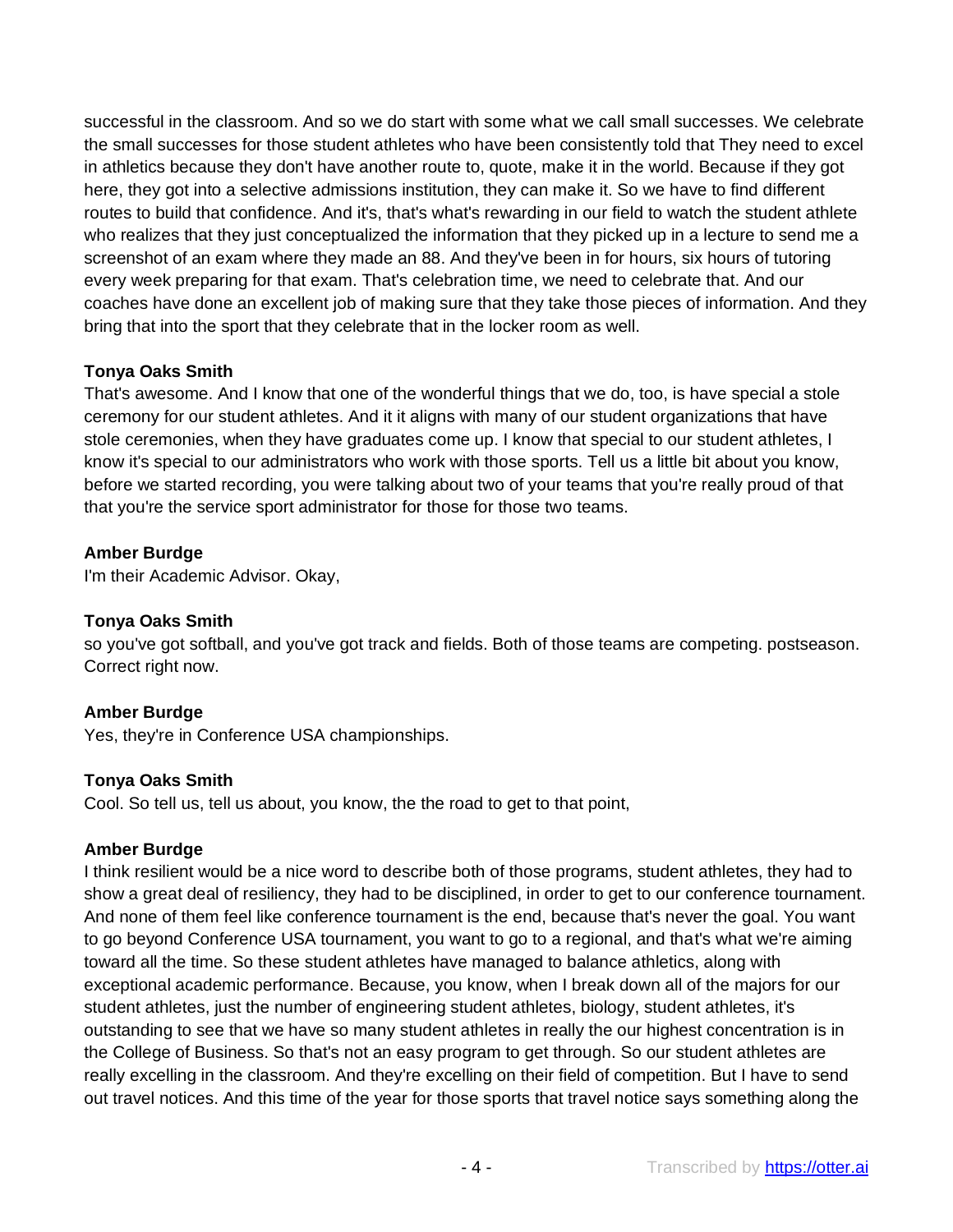lines of due to the unpredictable nature of postseason play. You know, we don't know how long they're going to be at a tournament. I can't tell you, I hope softball is having to reschedule some finals. Because I would hope that we're continuing on past our conference tournament. So sometimes that's a challenge for our faculty because I'm asking a great deal of them. I understand. I'm a faculty. I'm an adjunct faculty member. I know what it's like to have to develop an alternative exam for someone who's going to miss your final. So I realize what I'm asking and what our student athletes are asking our faculty to do. But I think it's a nice trade off, because our student athletes are getting to represent our institution many times on a national level. And that's big time for us.

## **Tonya Oaks Smith**

So tell us I, it sounds like you want to say thanks to those professors, the faculty members, the deans, the associate Dean's, who help our student athletes out and who helped them achieve those classroom goals while there were working to achieve the on field goals.

#### **Amber Burdge**

Oh my goodness, we have so many faculty members who, what I call bend over backwards or put themselves in a pretzel to, you know, in engineering that's to break the block. Because a student I specially a freshman student athlete does not want to miss practice. That's their first impression on the coach, when they get here. They don't want to be the one who's coming to practice late or leaving practice early to get to a class, especially when there's another section available, even if it's not in for engineering their block, you know, but even more so we have faculty members who, yes, create alternative exams, who trust in me to proctor an exam, under their requirements. I appreciate that faith, I think more than anything else, because that says a lot to me that they believe that I'm going to uphold the integrity that they would have in the classroom, in our setting to be able to proctor an exam to allow a student athlete to be on the road and compete. And then to make up that exam. That proctoring those exams is just one of the services that I feel like it's great that I offer because that alleviates some of the inconvenience that because it is an inconvenience, that we're asking of our faculty when a student athlete is is traveling, because the reality is it's not all confetti and balloons on the road. Our student athletes time when they are traveling and competing, is booked from the time that they get on the bus or the plane to the time that they arrived back in Ruston. So, no, we hope that they don't have to do work while they're on the road. Best case scenario, they finish it before they leave. That's not always the case. So yeah, I'm grateful that they would allow me to help them by proctoring an exam when the student athletes return.

## **Tonya Oaks Smith**

So tell us, I know that that we've been talking with the athletics department about a new student athletes Success Center. So tell us why that's exciting. Because it's exciting to me. It's exciting to have something so closely affiliated with an athletic forum that is focused on the academic side to it's a partnership, it feels like so tell us about that.

#### **Amber Burdge**

Yeah, that is exciting. We're we're counting down the number of days until we break ground. But it's exciting because right now, the the space that we're in is an open floor concept. And I mentioned that we have our tutors, we also have mentors that are working with our student athletes. And in that open